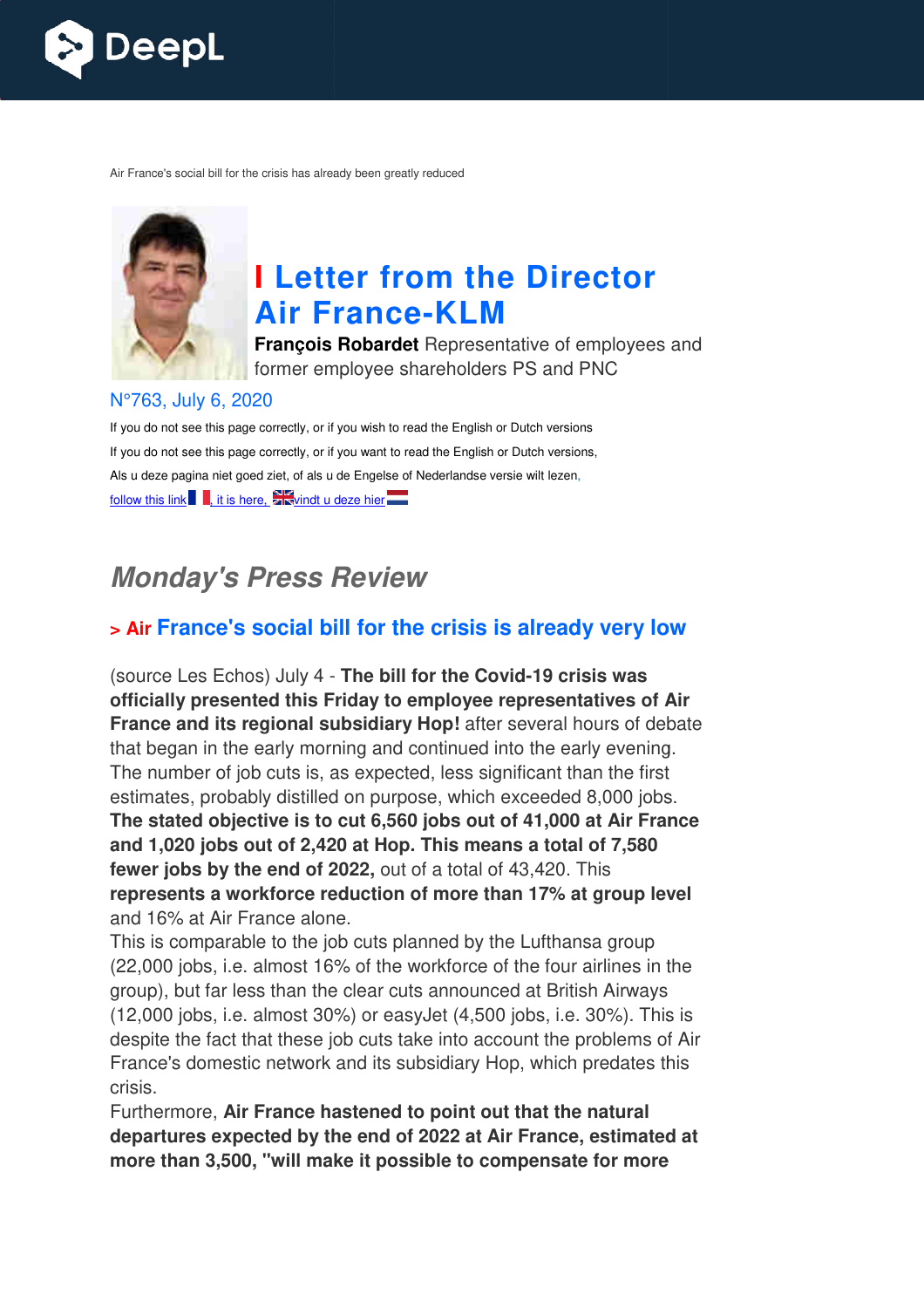**than half of this job reduction** thanks to a favourable age pyramid". **This represents a residual overstaffing of around 3,000 positions at Air France and 820 at Hop, which the Group will endeavour to absorb, if possible without forced departures, in** accordance with the government's wishes, by means of voluntary departure schemes, early retirement and internal mobility.

The case already appears to be well under way. **A first collective bargaining agreement (RCC) has already been signed with Air France's main pilots' union**, covering 430 voluntary departures out of 4,217. The first departures are scheduled for August. **Another RCC agreement is currently being negotiated with the Air France flight attendant unions, for 1,560 voluntary departures,** which could also be concluded in August.

**Negotiations in the coming weeks between management and the unions will therefore focus on the terms and conditions of the job preservation and voluntary departure plans for Air France ground staff and Hop employees. These are two categories of employees who have already paid the heaviest price under previous restructuring plans.** 

 Since 2008, Air France has reduced its workforce by more than 10,000 employees. As for Hop, the airline has just completed a voluntary redundancy plan. Finding enough volunteers to achieve the objectives therefore looks more complicated than elsewhere.

**In the case of Hop, the potion is all the more bitter because the closure of its routes from Orly and the 40% reduction in its offer will allow another company in the group, the low-cost Transavia, to take over some of its routes and open new ones**. The Air France group's "reconstruction plan", which will be presented at the end of July, along with that of Air France-KLM, plans to make Transavia the leading airline at Orly, notably by transferring to it part of the domestic routes abandoned by Air France and Hop due to lack of profitability, such as Biarritz, Montpellier, Pau, Perpignan and Brest. By the end of 2022, Air France's short-haul staff at Orly will thus increase from 893 to 644 positions, while the

 number of positions at provincial stopovers will rise from 1,944 to 1,359. In addition, there will be severe staff reductions here and there, as in Marseilles, where ground staff will be reduced from 328 to 220. Or in Nantes and Bordeaux, where the closure of the Orly service will result in the loss of 90 out of 137 jobs in Nantes and 114 out of 173 in Bordeaux. **For these Air France short-haul staff, as well as those at Hop, an offer of redeployment within the Group will be made, management has indicated. The employees concerned could nevertheless be forced to relocate. In the event of refusal, the possibility of**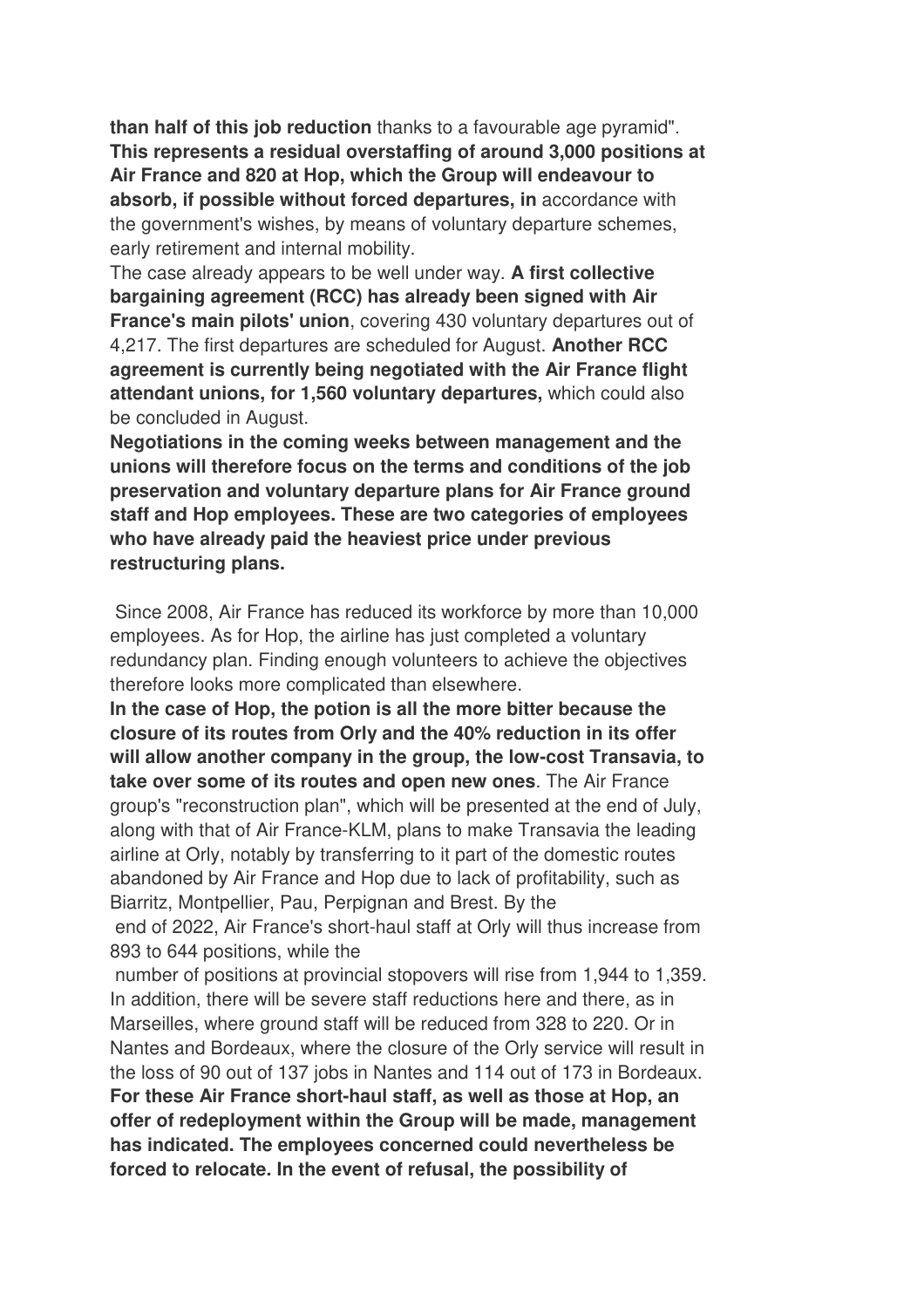**dismissal cannot be ruled out**. In addition, Transavia's expansion on domestic routes, which is still subject to an agreement with the Air France pilots' union SNPL, as well as internationally, on the Maghreb, could create a thousand jobs, the management indicated, without specifying a date.

But not in the immediate future. For the time being, the prospects for a return to growth remain rather distant. Although Air France has announced plans to reopen 80% of its network this summer, i.e. 150 destinations, its total seat supply will remain 60% to 70% below its precrisis level. In the most favourable hypothesis, Air France traffic would still be 30% lower at the end of 2020 compared to 2019, 20% lower in 2021, 10% lower in 2022 and 5% lower in 2023. The return to pre-crisis levels would therefore not occur before 2024.

This will make it more difficult to use certain "anti-licensing" tools, such as the Long-Term Partial Activity Scheme, also known as APLD, which is only intended for a maximum period of two years.

Nevertheless, the CEO of Air France-KLM cannot afford to cross the "red line" drawn by the Minister of the Economy, by resorting to dry layoffs. For, **in addition to the 7 billion euros in loans that have already enabled Air France to avoid suspension of payments, the group will still need an injection of public money in order to have a chance of repaying its debts**.

**Bruno Le Maire's Dutch counterpart,** Wopke Hoekstra, **has already let the cat out of the bag by mentioning to the parliamentarians a possible recapitalisation of Air France-KLM next autumn, to which France and the** Netherlands would **subscribe,** determined to remain on an equal footing with the French. This is therefore not the time to risk upsetting the public authorities or alienating public opinion from taxpayers.

**My comment:** Air France has adopted two measures to deal with overstaffing.

A Collective Bargaining Agreement (CBA) is proposed to the cabin crew. Departures must take place within a short period of time, less than three months.

A Voluntary Departure Plan (PDV) is proposed for ground staff in most of the group's sectors. The exception is Air France's short-haul flights and HOP!, where geographical mobility constraints are envisaged if the number of volunteers is insufficient.

To avoid this situation, some unions have proposed an alternative: the use of a new scheme, the Long Term Partial Activity (LTA). The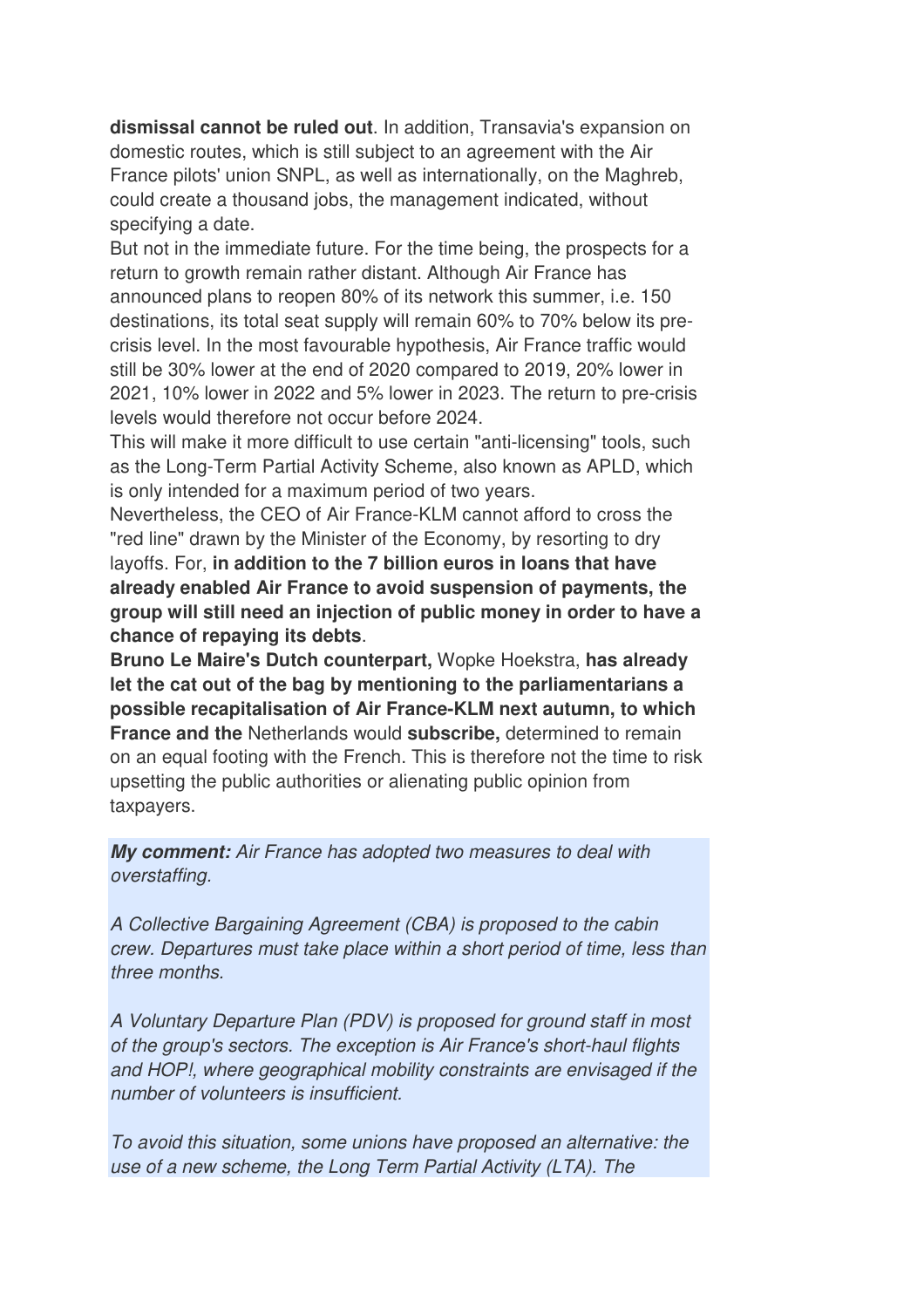implementing decrees should be published this week.

The Long-Term Partial Dispatching Scheme (APLD) is a system that enables companies to reduce their working hours by up to 40% over a period of two years in order to avoid redundancies. The State then covers the loss of earnings for employees, the amount of which depends on the reduction in working time. For example, an employee who works 80% will be able to receive 90% of his or her net salary, while an employee who works 60% will be able to receive about 87% of his or her income.

In order to be implemented, this scheme (APLD) must be agreed with the trade unions. The APLD can be combined with a Collective Bargaining Breakdown Plan (CBP) but not with a Voluntary Departure Plan (VDP) or a Job Protection Plan (JPP).

**Air France's regional hub: HOP! will reduce its staff and activity by more than 40% > Air France's regional hub: HOP! will reduce its staff and activity by more than 40% > Air France's regional hub: HOP! will reduce its staff and activity by more than 40% > Air France's regional hub: HOP! will reduce its staff and activity by more than 40% > Air France's regional hub: HOP! will reduce its staff and activity by more than 40% > Air France's regional hub: HOP! will reduce its staff and activity by more than 40% > Air France's regional hub: HOP! will reduce its staff and activity by more than 40% > Air France's regional hub: HOP! will reduce its staff and activity by more than 40% > Air France's regional hub: HOP! will reduce its staff and activity by more than 40% > Air France's regional hub: HOP! will reduce its staff and activity by more than 40% > Air France's regional hub: HOP! will reduce its staff and activity**

(source Le Journal de l'Aviation) 3 July - As expected, the Air France regional hub inherited from the former Brit Air and Régional airlines will undergo a very significant and rapid reduction in wingspan over the coming months. **HOP! is** indeed **the great victim of the accelerated restructuring decided by Air France for its short-haul activity**, which is certainly loss-making, but which is also the target of drastic demands from the French government in terms of the environment.

 Lines departing from Paris-Orly for which there is a rail alternative of less than 2.5 hours, excluding the CDG hub supply, will be closed, as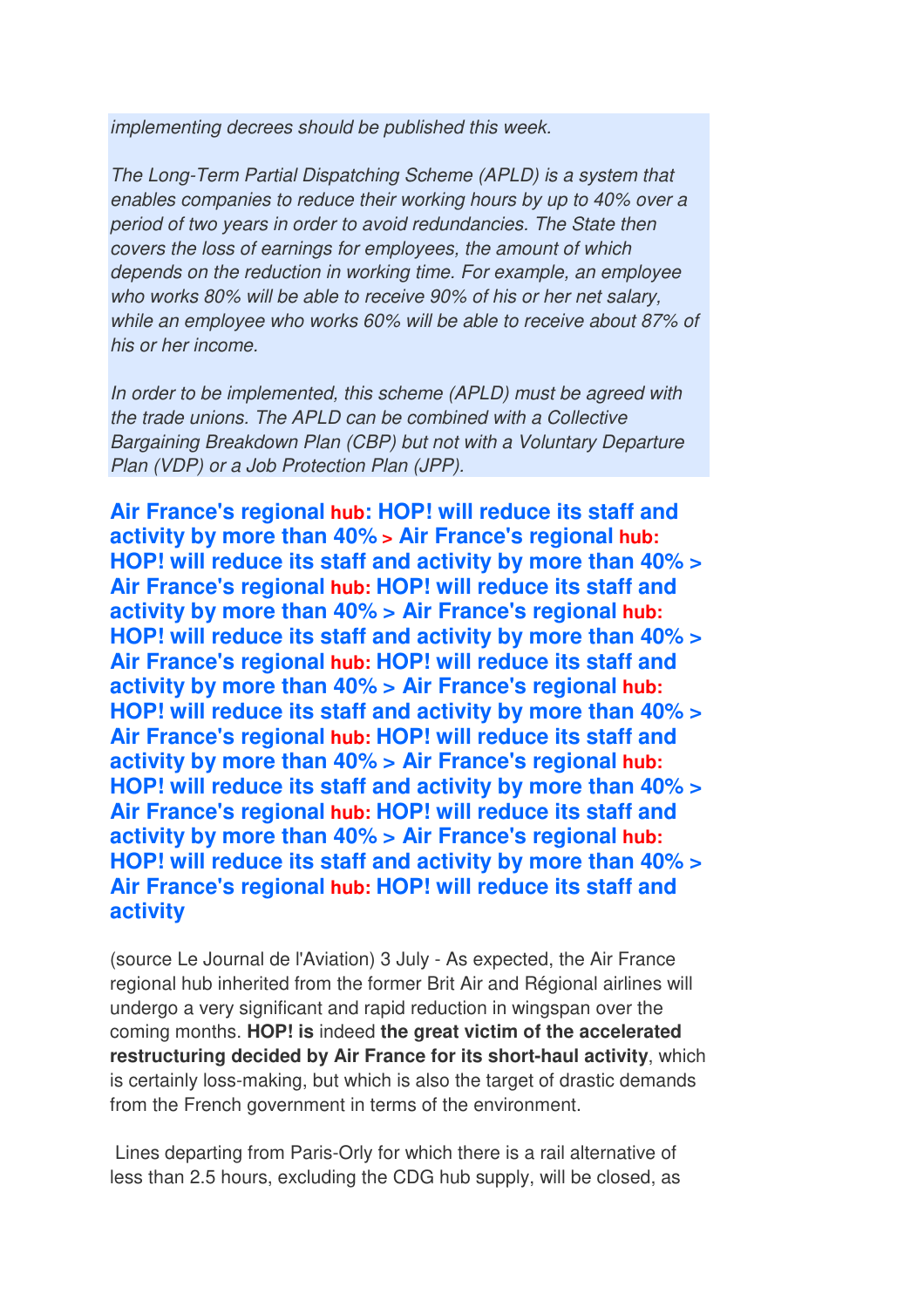well as the least profitable lines, notably some cross-divisional lines. **The Air France-KLM group had announced at its General Meeting last May that it intended to reduce** Air France's **domestic network capacity by 40% by** 2021.

**Unfortunately, the social plan that HOP! will undergo will be of the same order of magnitude, with the elimination of 40% of its total workforce**. According to the figures communicated to the unions at an extraordinary Social and Economic Committee meeting held at HOP! headquarters today in Bouguenais, near Nantes, the company's plan provides for a total of 1,022 full-time equivalent job cuts out of a total workforce of 2,400 employees, including 328 flight attendants (pilots), 286 cabin crew (Stewart and flight attendants), 291 employees dedicated to maintenance activities, and 119 employees in support and administrative functions (training, operations, etc.).

HOP! could thus see its fleet reduced by 27 aircraft, including all of its ERJ 145s (...). HOP! had a total of 69 regional jets before the start of the pandemic: 14 CRJ 1000, 11 CRJ 700, 16 E190, 15 E170 and 13 ERJ 145.

Two of the four facilities linked to HOP! Maintenance and Engineering activities will also be closed: Morlaix (CRJ heavy maintenance, 300 employees) and Lille-Lesquin (line maintenance for all fleets, 57 employees). In addition, 12 of the 14 flight crew bases (all except Paris-CDG and Lyon) will be closed.

**My comment:** The HOP! rescue plan unveiled last week has had a major impact on the employees of Air France's short-haul subsidiary. Management's announcement of the possibility for HOP! employees to join Air France did not reassure them.

As soon as this plan was announced, local elected representatives mobilized to try to find an alternative to the announced site closures.

## **> Air France: the plan to develop Transavia on the domestic network**

(source La Tribune) 2 July - The transfer of activity on the domestic network of Air France and its regional HOP subsidiary to the low-cost subsidiary of the Transavia group is the major element of Air France's restructuring plan.

**While Transavia is currently prevented by perimeter agreements from operating domestic flights, negotiations are underway between Air France management and the Air France-Transavia Syndicat national des pilotes de ligne (SNPL) to remove this ban** and define a new perimeter agreement. Although the outcome of these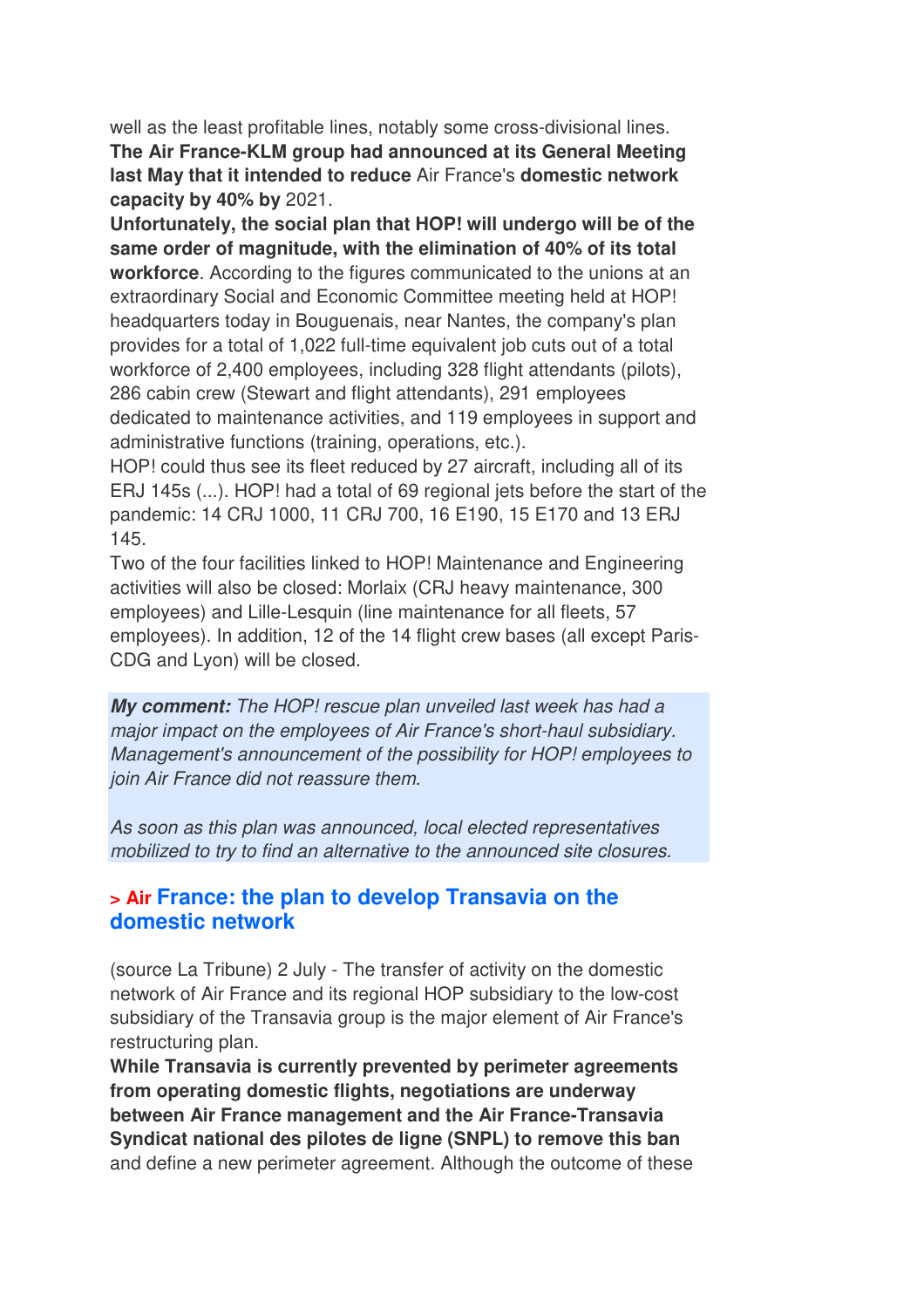negotiations is not expected before the end of July, Air France has already defined the domestic routes on which it intends to position its low-cost subsidiary. These will expand its network of destinations in Southern Europe and the Maghreb countries. At

 its main base in Orly, **Transavia will take over most of the routes previously operated by HOP! which will stop all its flights at the airport south of Paris to** concentrate (for services to Paris) on supplying the Roissy Charles-de-Gaulle (CDG) hub. Some of these routes were also operated by Air France depending on flight loadings. **At Orly, Air France will retain services to Marseille, Nice, Toulouse and Corsica.** 

(...) **Air France therefore plans to position Transavia on Biarritz, Montpellier, Pau, Perpignan, Toulon and Brest**. The frequency of the flights is not specified, but it will necessarily be lower as the capacity of Transavia's aircraft is much higher than that of HOP and Air France. Transavia is also set to develop on the cross-network (region-to-region). While HOP! will concentrate on serving Lyon from several regional cities, Transavia will be positioned on the routes between Lyon and Nantes, Bordeaux and Toulouse, three major routes on which foreign low-cost airlines such as EasyJet have a strong presence. It remains to be seen whether Transavia will operate other major crosscountry routes outside Lyon (...).

Transavia's development will have serious social consequences. Indeed, the transfer of activity will not be accompanied by a transfer of HOP! pilots. Only Air France pilots are at the controls of Transavia's aircraft. **The transfer of activity to Transavia will,** however, have **a high impact on Air France ground staff who handle Air France and HOP! flights. Because Transavia outsources these tasks.** 

**Despite this breakthrough on domestic flights, Transavia's domestic activity will remain marginal compared to the company's flights to European and Maghreb destinations**. In addition to receiving at Orly the take-off slots corresponding to the resumption of activity by Air France and HOP! on the domestic network (not all of which will be used for domestic flights due to aircraft capacity which prevents a similar flight frequency), Transavia will inherit the many slots left vacant by the abandonment by Air France-HOP! of domestic routes on which there is a rail alternative in less than 2h30 (excluding CDG): Bordeaux, Nantes and Lyon. There will also be slots on the Clermont-Ferrand-Orly route, which will be stopped even though the train connects the capital of Auvergne to Paris in more than 3h30 hours. **Transavia will become the first operator of Orly instead of Air France**.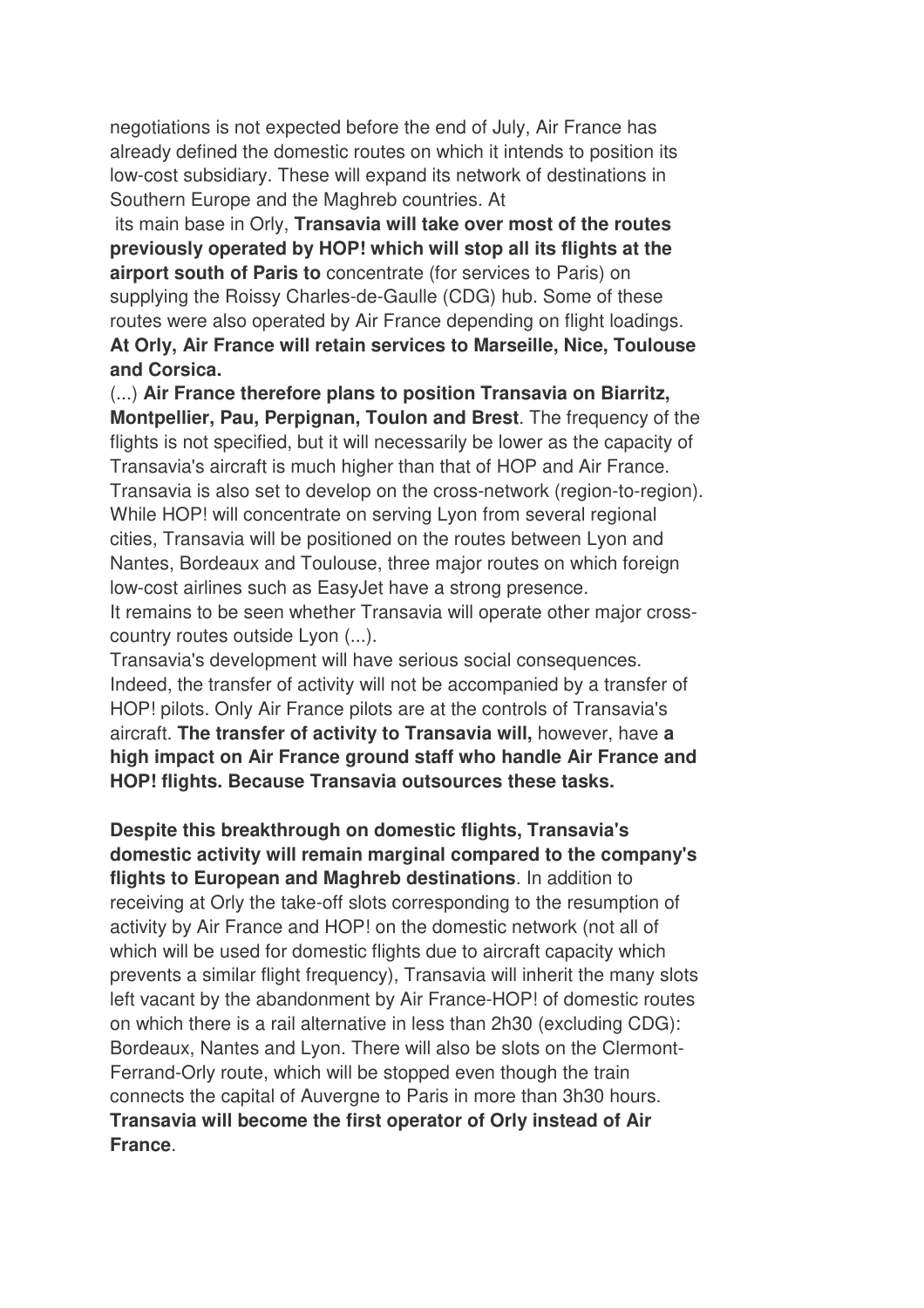**My comment:** Transavia, the only low-cost subsidiary of the Air France group, is able to compete with easyJet, Ryanair, Volotea, and Vueling on the French domestic market.

Its development will be carried out with Air France pilots (agreements between the SNPL and Management prohibit Transavia from recruiting its own pilots) but without Air France hostesses or stewards being able to be transferred there.

It seems to be excluded, for cost reasons, that groundhandling could be carried out by Air France staff, even if they are overstaffed.

## **> KLM haalt CO2-reductie 2030 makkelijk (KLM will easily manage to reduce CO2 emissions by 2030)**

(source Upinthesky nl translated with Deepl) 6 July - **One of the conditions for the government's support is that** KLM commits (...) to reduce its CO2 emissions. (...) **By 2030, KLM will have to emit half as much CO2 per passenger as** it **did in 2005.** (...) Almost all the reduction in CO2 emissions will come from fleet renewal. (...

) **The 2005 fleet was largely made up of old aircraft types**. (...) The company was on the eve of the second part of a fleet renewal programme in 2005. This means that between 2005 and 2030 there will have been two renewals.

For long-haul, there were more aircraft with three or four engines than with two. So a lot of emissions. The B777s and B767s were not the most economical either. (...)

 The B787-10 is the successor to the B747. According to KLM, the Dreamliner emits 30% less CO2 per passenger. Compared to the 767, the difference is 25%. And if you compare the 747 combi with the 787, the difference per seat is 45%. This is because of the difference in the number of seats on board. (...)

 Today's B777-200s will be more than 25 years old on average by 2030. This is the first generation Boeing 777. (...) The A330s will also disappear from the fleet. Pieter Elbers (...) said last year that he will leave the fleet in 2025. (...) We expect B787 and/or B777X aircraft to replace the B777-200s and A330s.

The B737-900s will have disappeared by 2030, given their age, as will probably some of the B737-800s. Logically, the B737MAX will return to replace them, with a decrease of 11 to 12%. Given their age, the B737- 700s may last for some time. However, we expect them to be gone by 2030. (...)

 Part of the Embraer 190s will be replaced by the E195-E2. It saves 10% fuel (...).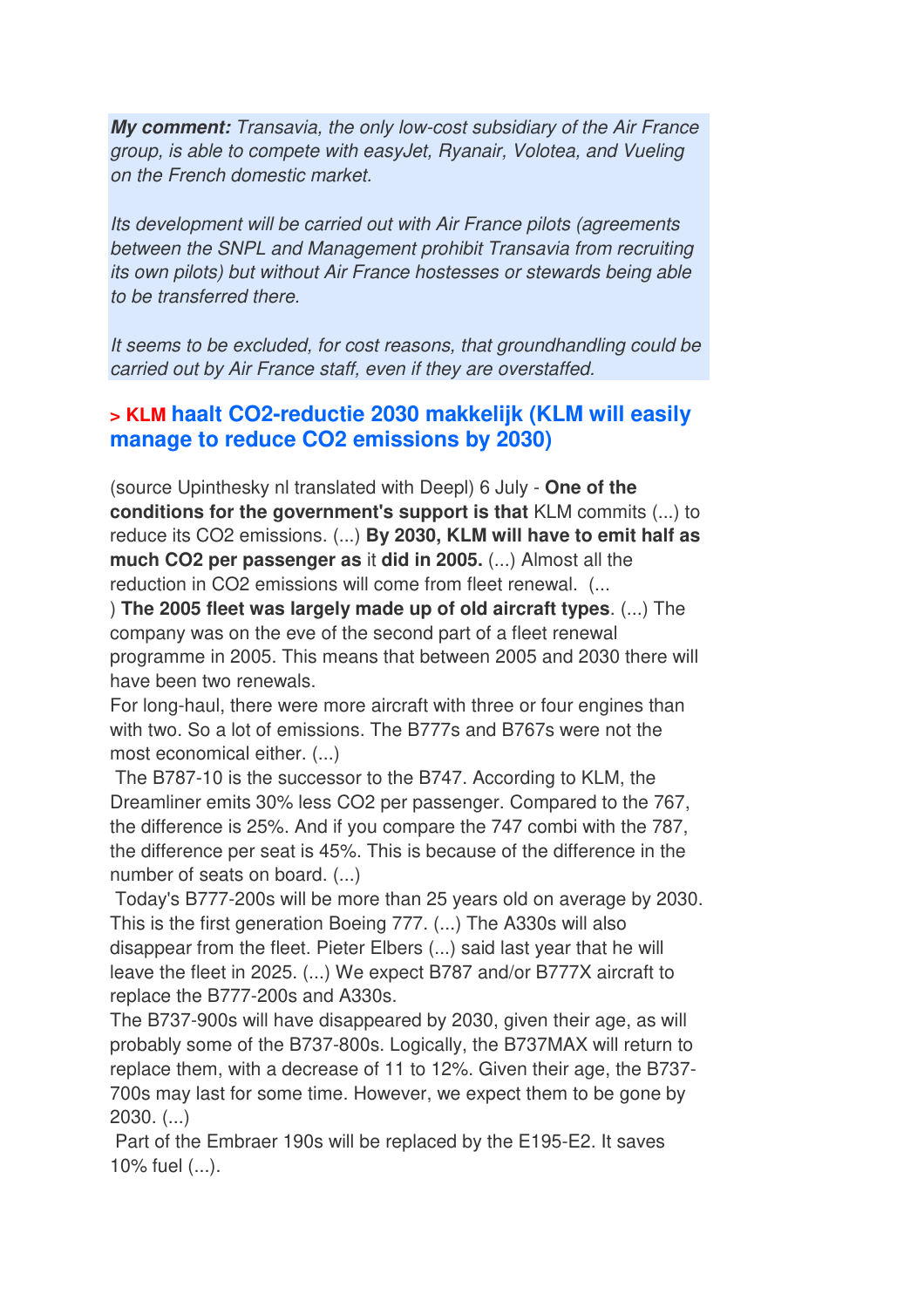**From 2005 to 2019, according to KLM, CO2 emissions per passenger have already decreased by 31%. This leaves 19% to be achieved**. Of the 67 long-haul aircraft in the fleet at the end of 2019, (...) 46% (31 aircraft) of the fleet are old. All (or almost all) of these aircraft will be replaced in 2030. The potential benefit is therefore considerable. Especially considering that 75% of all emissions are caused by the longhaul fleet. We also expect a lot of changes in the short-haul fleet. KLM will undoubtedly continue to apply the normal deadlines for fleet renewal. The benchmarking years 2005 and 2030 will allow for this. **The promise to reduce emissions by 50 per cent should be easily met through the natural evolution of the fleet.**

**My comment:** KLM and Air France have been assigned the same objective by their respective governments: to reduce their CO2 emissions per passenger by 50% between 2005 and 2030.

The technological progress made by the engine manufacturers should enable the airlines of the Air France-KLM group to achieve this objective.

## **> U.S. Treasury agrees billions in loans with 5 airlines**

(source AFP) 3 July - **The US administration on Thursday agreed with five major airlines, which** like the rest of the sector have been hit by the pandemic, on the **terms of large financial loans granted in exchange for compensation for the taxpayer.** 

The government plans to lend a total of \$25 billion to the airlines as part of the huge \$2.2 trillion stimulus package adopted in March (...). But the companies were reluctant to accept this financial assistance for fear of draconian quid pro quo.

**American Airlines, Frontier Airlines, Hawaiian Airlines, Sky West Airlines and Spirit Airlines were the first to finally agree to the government's terms, the** Treasury said in a statement. Discussions are continuing with other companies in the sector.

Donald Trump's administration did not give details about the amounts of the loans or the terms of the **agreement,** stating only that it **required the borrowers to provide "warrants" - financial products that can be converted into shares - , shares of capital or financial instruments, "as appropriate compensation for taxpayers**". Borrowers must also undertake to comply with certain conditions such as the maintenance of a certain level of employment and ceilings on employee remuneration, the payment of dividends and share buy-backs.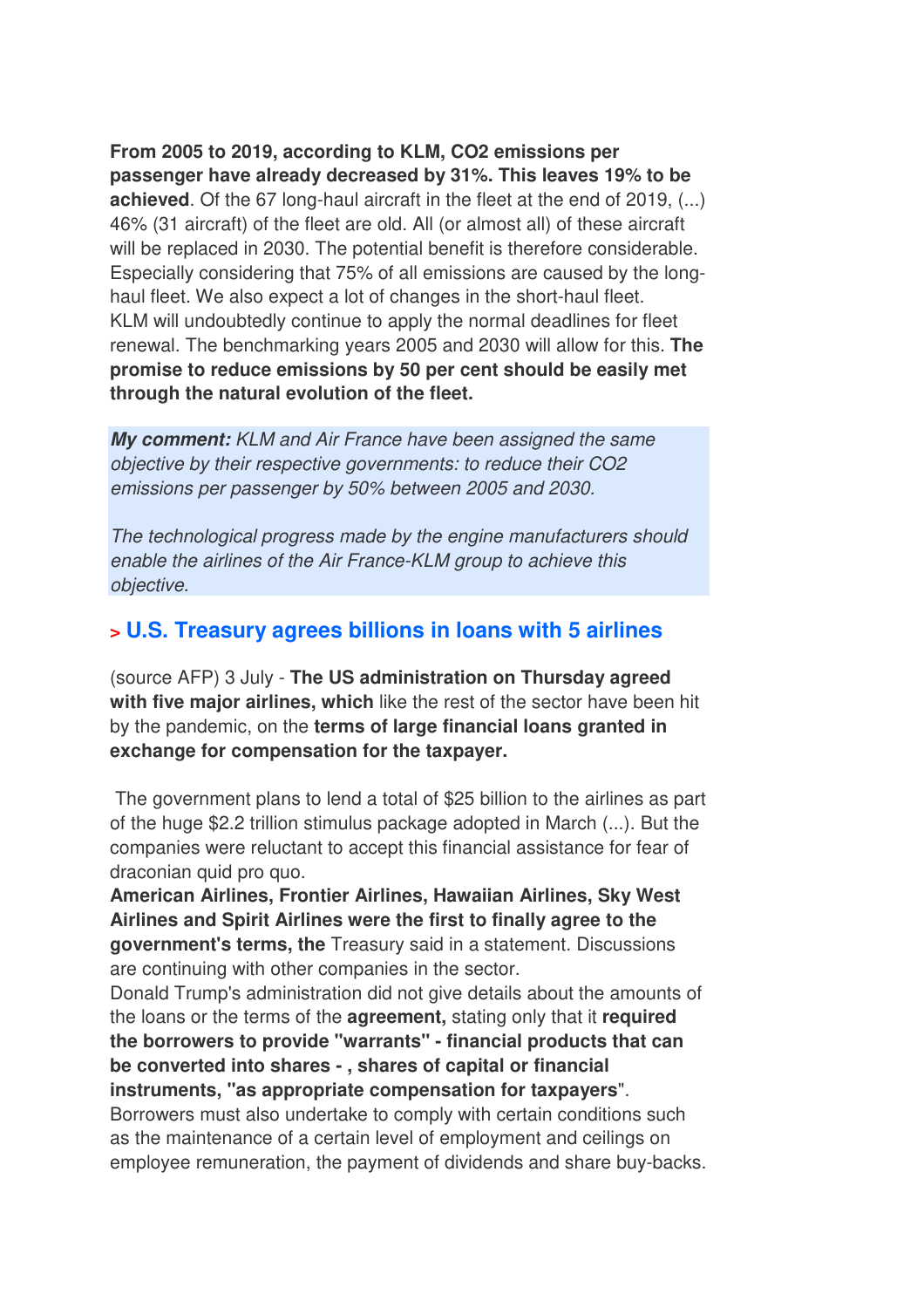The

 loans are in addition to a further \$25 billion in government payments in exchange for a commitment by the airlines, which have been hard hit by the drop in air traffic since Covid-19 began its runway rollout, not to cut jobs until September 30....

**My comment:** The US government is helping its national companies to the tune of USD 50 billion, 30% of which is in the form of loans to American (USD 5.8 billion), Delta, United, Southwest (USD 3.2 billion).

In Europe, most companies received public loans: La Compagnie (EUR 10 million), Vueling and Iberia (EUR 1 billion), British Airways (EUR 300 million), easyJet (EUR 700 million), Norwegian (EUR 270 million), SAS (EUR 400 million), Finnair (EUR 600 million), Ryanair (EUR 650 million). Alitalia was nationalised with an injection of  $\epsilon$ 3 billion.

The companies of the Lufthansa group have been aided in various ways: Lufthansa received €9 billion (€5.7 billion in cash, €3 billion in loans, €300 million in capital injections), Swiss Air €1.4 billion, Brussel Airlines €300 million in loans, Austrian €450 million in aid including €300 million in guaranteed loans.

In Asia, Cathay Pacific received 4.4M euros in public loans and Singapore Airlines received 12 billion euros from its shareholders.

In South America, the situation of the airlines is more delicate, as the States do not have the means to help their airlines. Avianca, Latam and Aeromexico have placed themselves under Chapter 11 protection in the United States, a procedure that allows a company to obtain a respite to restructure its debt and propose a rescue plan that will be validated by the court.

Within Air France-KLM, KLM will benefit from a  $\epsilon$ 2.4 billion bank loan guaranteed by the Dutch State and a  $\epsilon$ 1 billion loan from the Dutch State. For its part, Air France will benefit from a state-guaranteed bank loan of €4 billion and a state loan of €3 billion.

In addition, in the United States as in Europe, the companies have received aid on salaries, via compensation for employees working parttime, for a total amount exceeding €30 billion.

## **> Air Austral: agreement between management and unions on a cost-saving plan**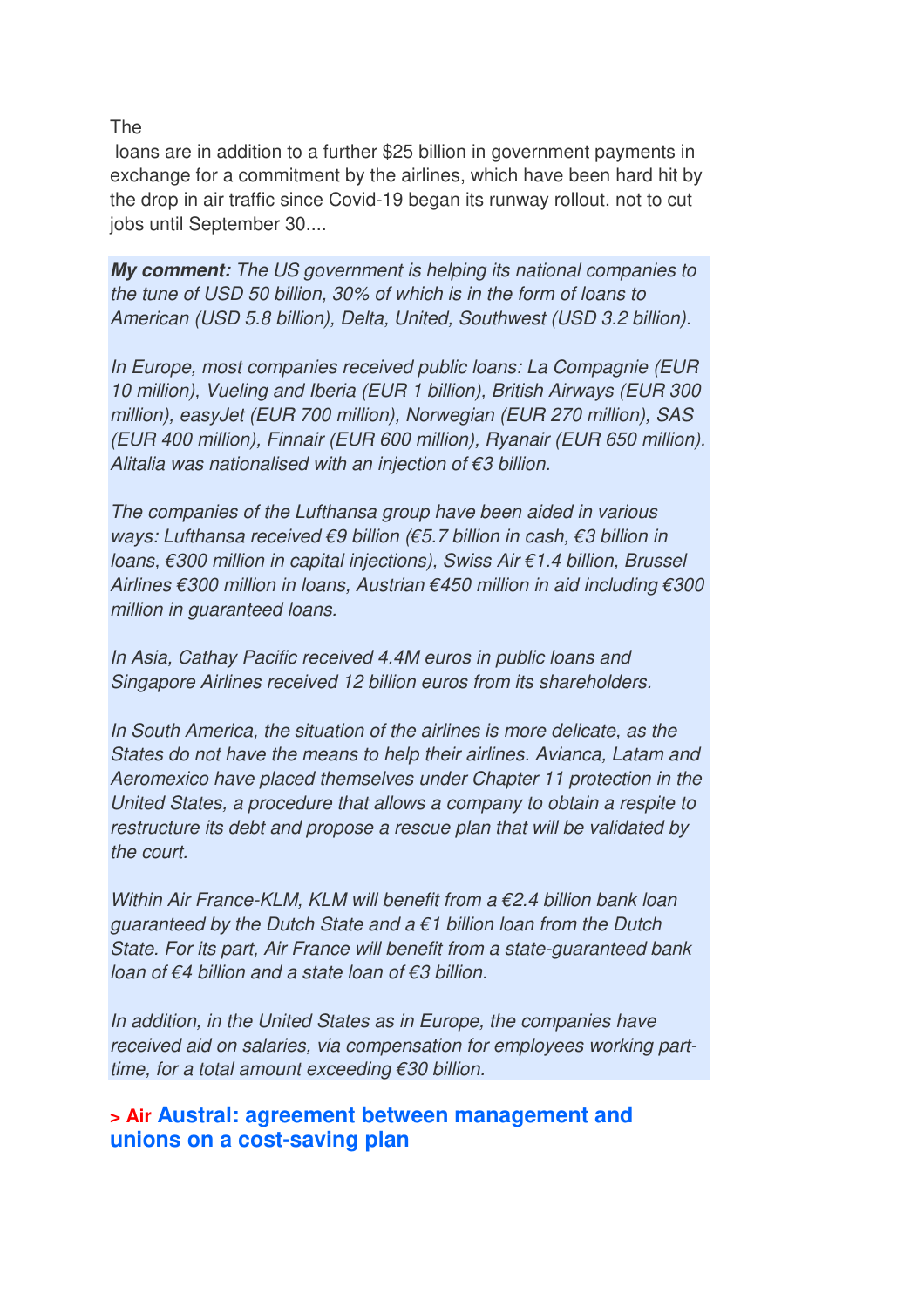(source Air Journal) July 5 - **Air Austral management and the unions have reached an agreement on a cost-cutting plan that includes voluntary departures and a three-year salary freeze in exchange for maintaining jobs,** reported the Réunion-La 1ere website. **This plan therefore includes a "collective performance agreement" and a "collective agreement termination agreement"**, two measures that were introduced by the Macron orders of 2017. **The first allows for the temporary modification of internal rules on remuneration, working time or mobility**. In addition to the three-year wage freeze, all employees must give up all or part of their 13th month, depending on their income. The second offers the opportunity to employees who wish to do so to leave the company under favourable conditions for a period of one year (...).

## **> TAP Air Portugal: after renationalisation, the challenge of restructuring**

(source Le Figaro with AFP) 3 July - **The renationalisation of TAP Air Portugal, with the** departure of its main private shareholder, on **Friday marked the start of a "painful" restructuring plan for the airline** (...).

**The Socialist government announced on Thursday evening that it had reached an agreement to allow the state to increase its stake in TAP from 50 to 72.5%** by buying half of the private consortium Atlantic Gateway, owned by US businessman David Neeleman, for €55 million.

Portugal's Humberto Pedrosa, a former partner of Mr Neeleman and head of the road and rail transport group Barraqueiro, retains 22.5% of the capital while the employees retain their 5% stake. The American, founder of the American company JetBlue and the Brazilian company Azul, had refused the conditions demanded by the State to bail out TAP via a public loan of up to 1.2 billion euros.

**The departure of Mr Neeleman, who was already seeking to sell his share to the German company Lufthansa before the pandemic, proved necessary to pave the way for the rescue of TAP** which, according to European competition rules, must be accompanied by a restructuring plan (...).

"We want a viable TAP, serving the needs of the country," he added, adding that the state did not want an "oversized" company. "The restructuring plan will certainly imply a reduction in TAP's routes and the number of aircraft, and this will obviously have consequences for employment," Prime Minister Antonio Costa stressed on Friday (...). **After a brief return to profit in 2017, TAP recorded losses in 2018 and 2019 in excess of 100 million euros**. At the end of last year, the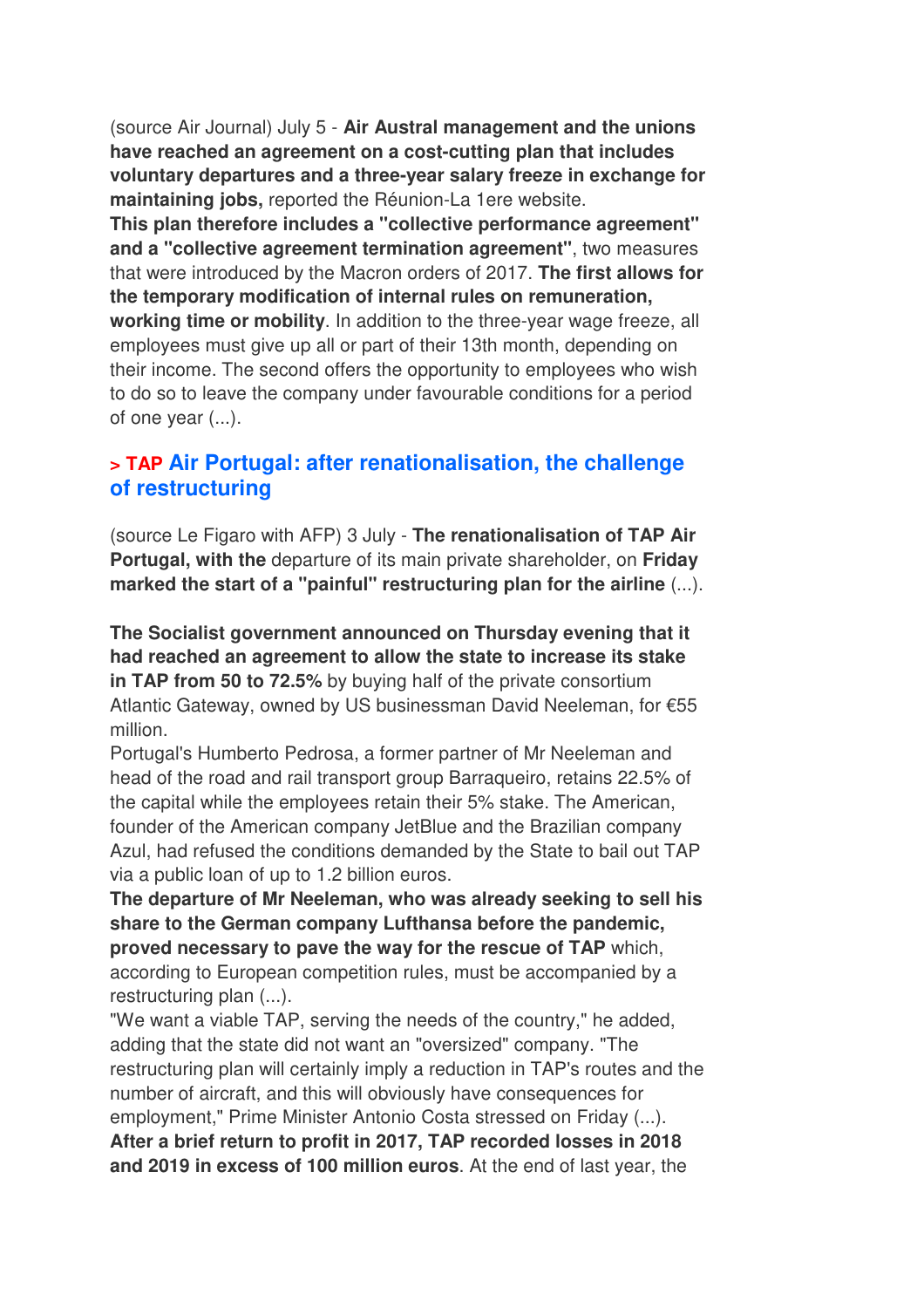Portuguese carrier had a record number of more than 17 million passengers but accumulated negative equity of €580 million (...).

**My comment:** TAP Air Portugal was in trouble before the health crisis. Its medium-haul activity was strongly loss-making.

Its long-haul activity being concentrated on Brazil (one of the countries most exposed to Covid-19), TAP will find it difficult to emerge unscathed from the crisis. It could be the subject of a takeover by a major airline.

## **> The new Alitalia has ambitions**

(source Air Journal) 6 July - (...) **The nationalisation announced at the end of April has been completed: on 29 June 2020, Alitalia-Tai was officially launched**, with Francesco Caio as chairman and alongside him the managing director and CFO Fabio Lazzerini (former head of Emirates in Italy). The newly appointed management "can already start working, with advisors from the Ministry of Finance, on the new industrial plan which will then be sent to the European Commission," Italian Prime Minister Giuseppe Conte said on social networks. Who has set him a set of government guidelines involving "the pursuit of a corporate strategy that is faithful to the principle of affordable management and fully oriented towards maintaining competition in the complex challenges of the post-Covid-19 aviation market", he added. However, **apart from the budget allocated of 3 billion euros, no more is known about the finances and business plan**: the Prime Minister simply spoke of a return to equilibrium in 2022, and to profits the following year (...).

The SkyTeam alliance airline thus sees the prospect of a disappearance fading away.

But **the European Commission has warned that the new company will have to be really different from the previous one: according to Competition Commissioner Margrethe Vestager, if there is no break with the old Alitalia ("the discontinuity must be real"), Europe will not be able to give the green light to a state loan.**

**My comment:** Words fail me to comment this umpteenth episode of the Alitalia saga.

## **> easyJet launches three new routes from Paris-Orly and Nice from 2 August 2020**

(source TourMag) July 3 - In this period of recovery, **easyJet announces the opening of 3 new domestic lines**. As of August 2, **Parisians departing from Paris-Orly will be able to fly to**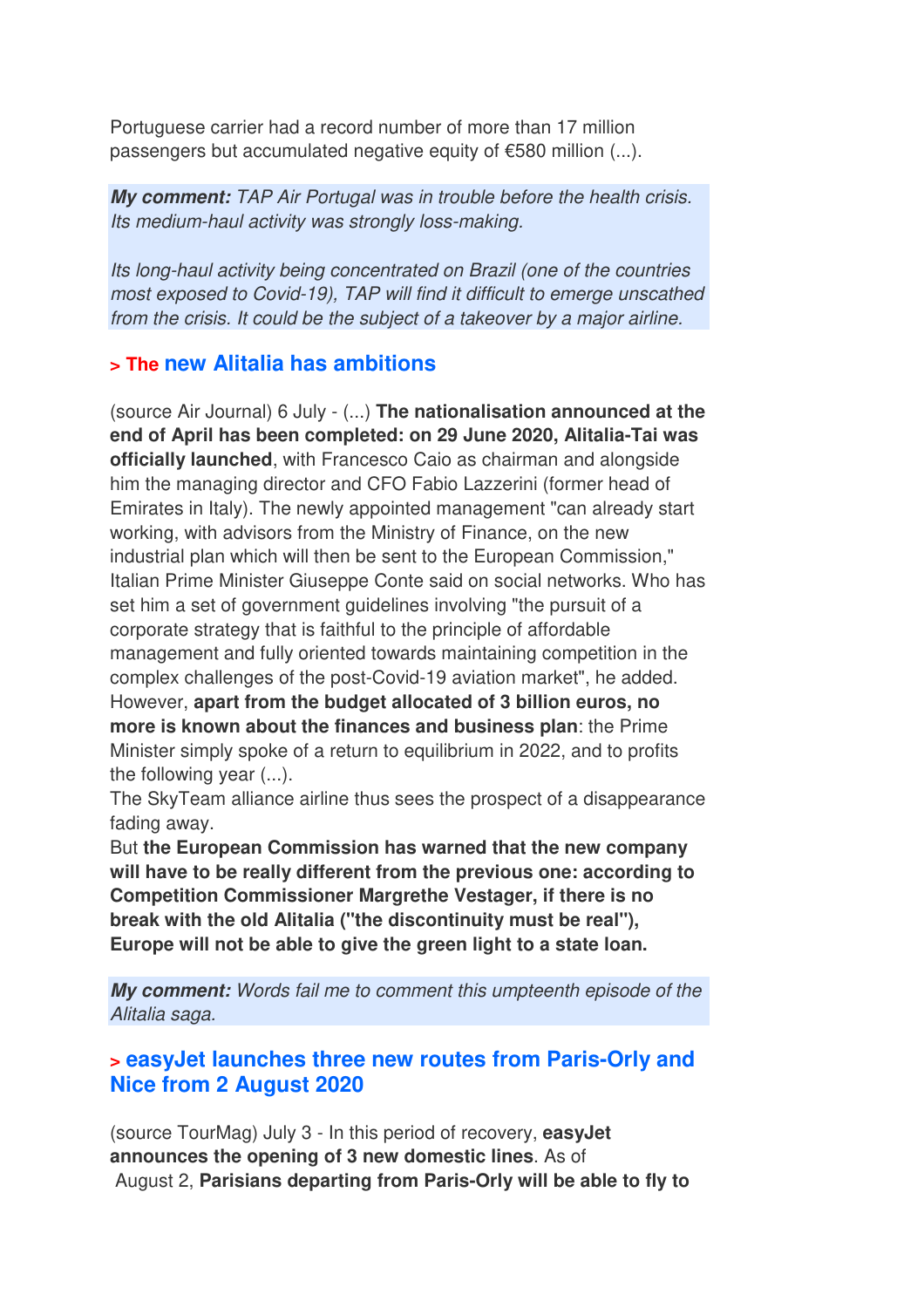**two destinations : Biarritz and Montpellier**, each with 4 flights per week.

La Rochelle-Île de Ré will also be linked from Nice for the first time by easyJet, with two flights a week.

**My comment:** For its business recovery in France, easyJet is adopting an aggressive strategy towards the Air France Group.

In June, the low-cost British airline positioned itself on the "Navette Air France" routes, which will not be operated by Air France this summer.

In July, it is targeting the routes that should be transferred to Transavia once negotiations between Air France management and the SNPL pilots' union have been successfully concluded.

## **> Airbus wants to cut 15,000 jobs: it's "excessive", Judge Bercy**

(source La Tribune) June 30 - Airbus employees hit the ground running. At the beginning of the year, the European aircraft manufacturer was working on a production ramp-up to keep pace with the growth in air traffic, which is set to double every fifteen years, as it has done for the past sixty years. This Tuesday, as La Tribune unveiled yesterday, **Airbus announced the elimination "by the summer of 2021 at the latest" of 15,000 jobs in its "commercial aircraft" division (out of 90,000), including 5,000 in France.** A scale of the same order as that announced in May by Boeing (16,000 job cuts).

**The European group also plans to cut 5,100 jobs in Germany, 900 in Spain, 1,700 in the United Kingdom and 1,300 at its other sites elsewhere in the world**. These figures include Stelia Aerospace in France and Premium Aerotec in Germany (...).

In the end, this is the largest workforce reduction plan in the history of the group born in 2000 under the EADS banner (in 2007-2008, the Power 8 plan involved 10,000 job cuts, half of which were in subcontractors). It reflects the depth of the crisis affecting the aeronautics industry, a sector of activity in which "the sun never sets" with its pharaonic order books to accompany a growth in air traffic that has doubled every fifteen years for the past sixty years. Faced with the increasing number of aircraft delivery postponements by air carriers, Airbus is obliged to drastically reduce its production by 40% in 2020 and 2021 (...). Guillaume Faury, the CEO of Airbus, does not foresee a recovery in the rate of production of single-aisle aircraft before 2022. And even later for wide-bodied aircraft, without giving details (...).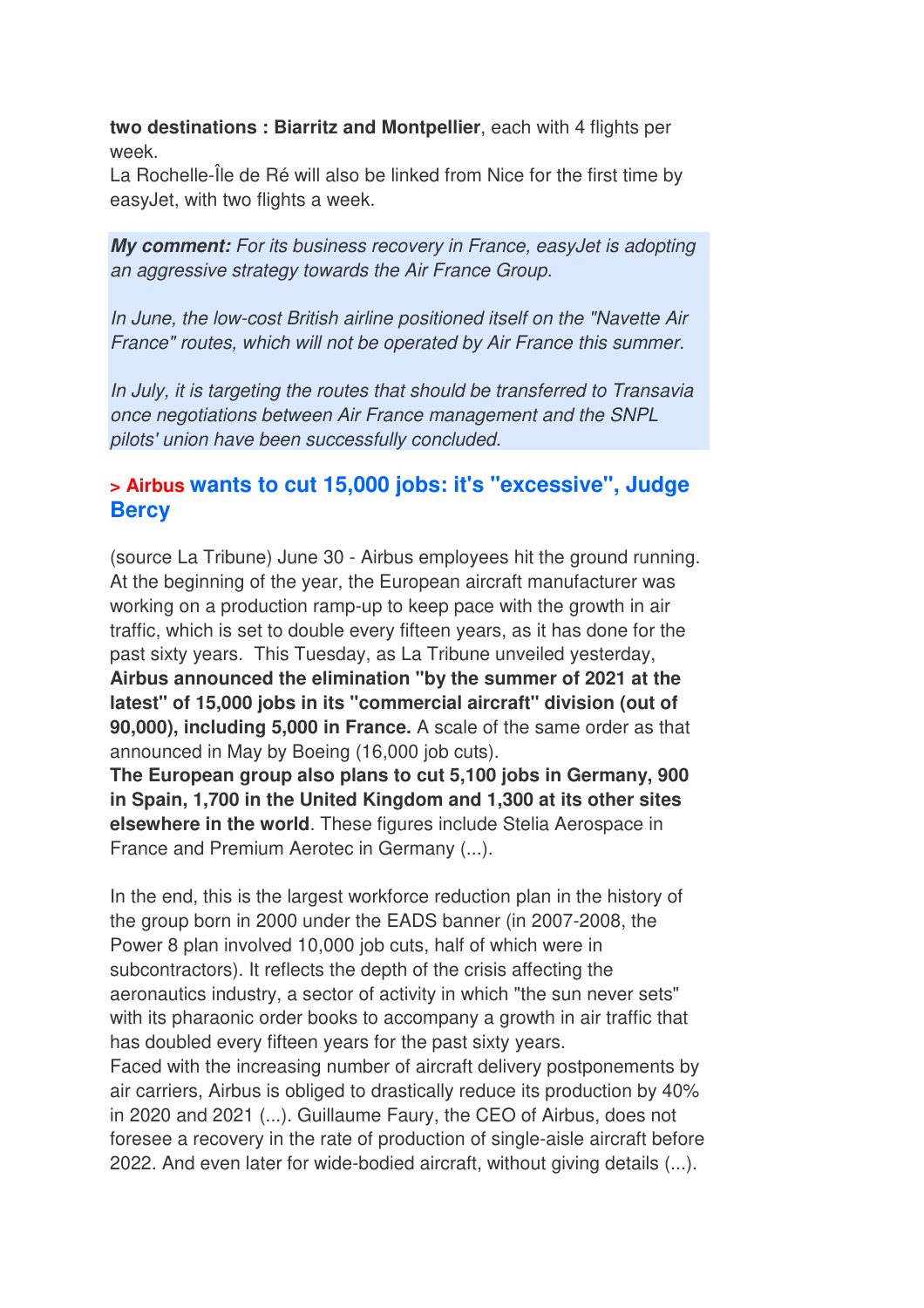**The announcement of the redundancy plan at Airbus marks the starting point for negotiations with the trade unions** to reach an agreement on the terms of the Safeguard Plan for Employment (SPE) by the end of October.

Other parallel negotiations may lead to changes in the social plan. In particular, those on the conditions of application of the long-term partial unemployment scheme (Arme\*), which can last up to two years, with the State paying 85% of the indemnity paid by the company (80% if a company or branch agreement is signed after October 1).

This mechanism could thus reduce the number of forced departures and enable Airbus to preserve its skills, which are necessary at the time of the takeover.

 This is the wish of the Ministry of the Economy, which has judged the number of job cuts announced by Airbus to be "excessive" (...).

**The long-term short-time working schemes in France and Germany, depending on their "precise modalities", could make it possible to preserve "up to 1,000 jobs" in France and 1,500 in Germany, the** Airbus director told AFP.

The Airbus unions are on the same wavelength. In the wake of the announcement of the plan, they have affirmed their opposition to any "forced redundancies" (...).

The mayor of Toulouse said in a press release that "all means [will be] implemented to mitigate the effects of this plan on the employment of Toulouse residents".

"I am and will remain attentive to the situation of the aeronautics industry, which accounts for 40% of industrial employment in the region", Mrs Delga said after meeting Guillaume Faury, announcing that on Friday she would be presenting a "regional recovery plan for the aeronautics and space industry, worth almost €100 million".

**My comment:** When Airbus announced that it wanted to implement a job protection plan, like Air France, the Airbus unions reacted immediately. They said they favoured the new Long-Term Partial Activity Plan (APLD, also called ARME in the article).

For an explanation of this scheme, read the commentary on the first article.

## **> After the A380, the Boeing 747 also retires.**

(source Le Point) 5 July - Too expensive, too polluting, too fuel-hungry: super jumbos are no longer popular. **After the A380, for which Airbus had announced the end of production in February 2019, it is**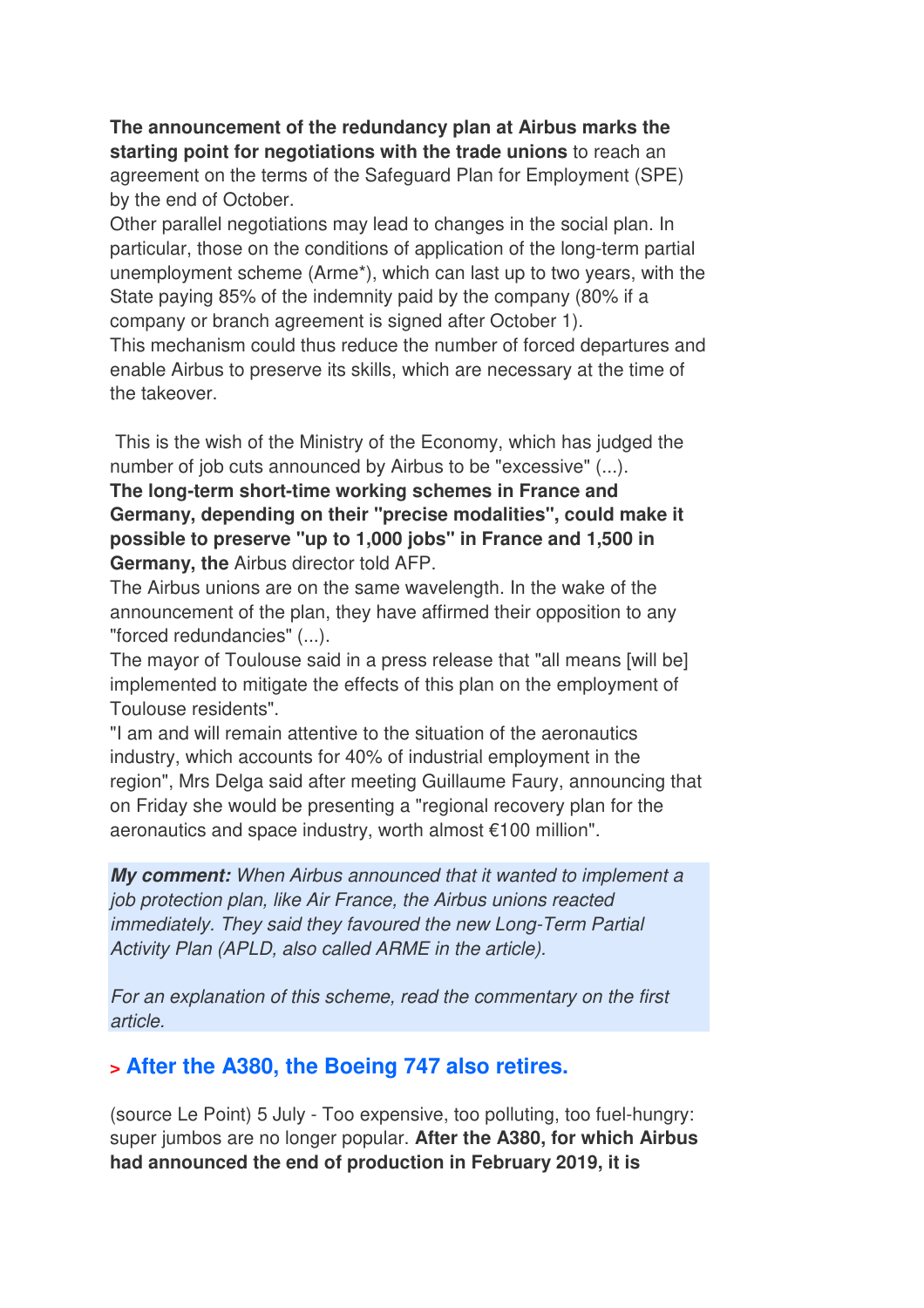#### **Boeing's turn to retire.**

The American aircraft manufacturer's four-engine plane lost the match against the B777 and Airbus A350 twinjets. Fuel consumption and the maintenance of two additional engines had already got the better of the A380, the European super jumbo, which offered a hundred seats more than the latest 747-8 version of the American aircraft. Thus, in the case of Lufthansa, which operates both aircraft, the 747-8 was equipped with 364 seats compared to 509 for the A380 of the same company. According to Boeing, a densified version of the 747 can have up to 500 seats.

**The modest order book for the 747 is now prompting Boeing to stop production,** as was envisaged when the financial results were released. Faced with the black hole of air transport, the American aircraft manufacturer has to cut the sick branches of its production. "The 747-8 program has more than two years of production ahead of it to meet our current commitments to our customers," Boeing told Bloomberg. Boeing has further reduced production rates from one aircraft per month last year to one every two months this year. If not withdrawn, **16 aircraft remain to be delivered**.

**Boeing nevertheless retains an advantage with the F version, the cargo version of the 747-8, still in production**. (...) The B747 (...) competes with the B777 and A350, whose tubular fuselages can accommodate dozens of containers. With two engines instead of four, the B777F can carry 103 tonnes, almost as much as the 747-200 cargo ship (110 tonnes), which was for a long time the benchmark for this activity. With the pandemic, freight transport has once again become buoyant (and profitable), but not to the point of filling the aircraft manufacturers' order books (...)

**My comment:** On July 1, 1984, a historic decision marked the decline of tri- and quadjets.

Prior to this date, the Extended-range Twin engines Operations (ETOPS) regulation required that, for a twin-engine aircraft to cross the ocean between Western Europe and North America, it had to be able to reach an alternate airport in less than 60 minutes on a single engine.

This very short period of time forced twin-engine aircraft to fly over Greenland, the Faroe Islands and Iceland, lengthening transatlantic routes and making the use of twin-engine aircraft impossible.

On July 1, 1984, the FAA (Federal Aviation Administration, the civil aviation administration in the United States) and ICAO (the International Civil Aviation Organization) decided to increase the alternate time from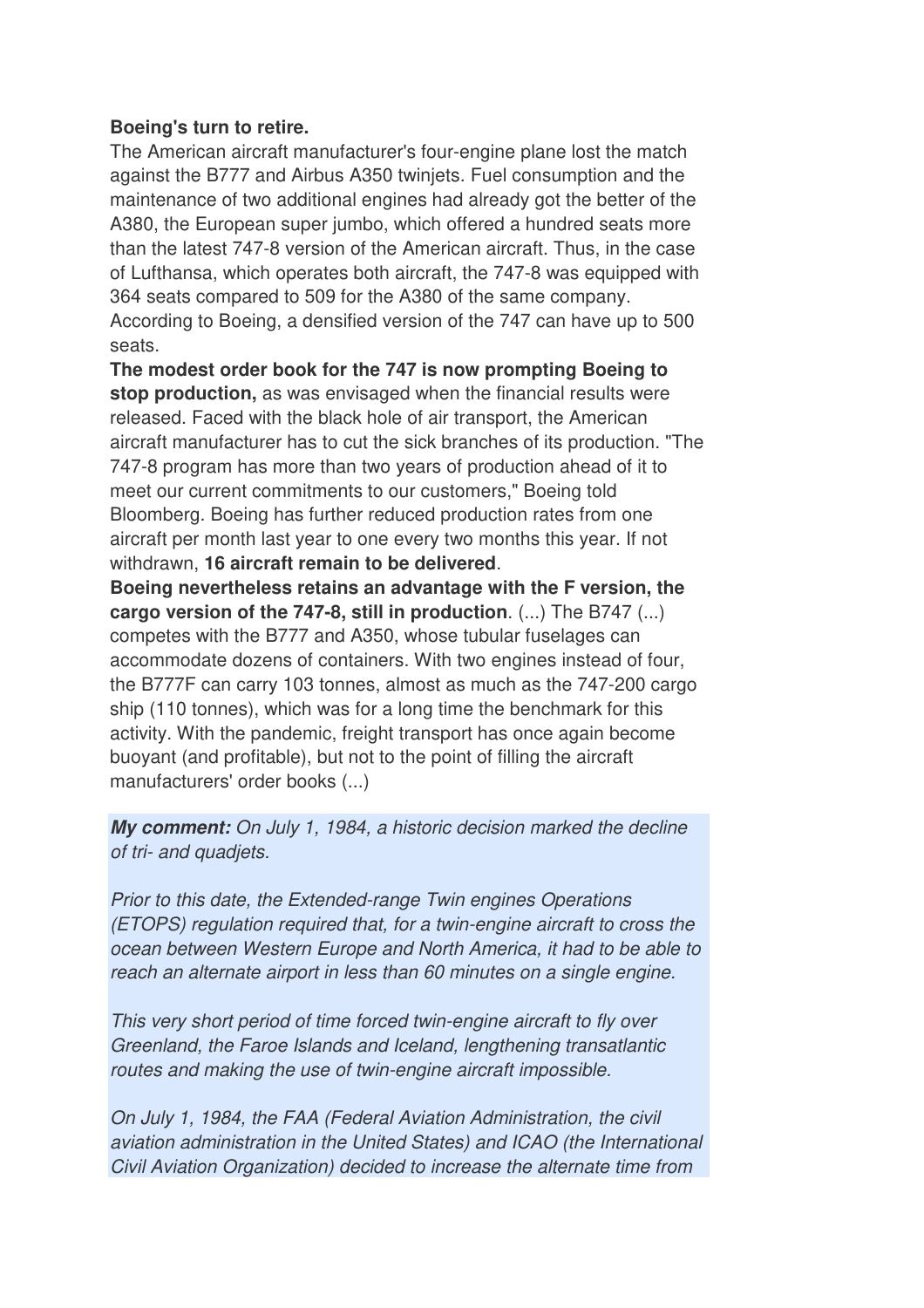60 to 120 minutes. Four aircraft models then met this new regulation: the Airbus A300-600 and A310-300 and the Boeing 757-200 and 767- 200.

36 years later, almost all of the tri- and four-engine aircraft will have stopped flying.

## **> The Boeing 737 MAX completed its certification flights**

(source Le Parisien) July 2 - Tests are done, results are pending. **The Boeing 737 MAX completed its series of certification flights on Wednesday**. This step is crucial for the survival of the American aeronautics giant's flagship aircraft, grounded after two deadly crashes five months apart, but it is not enough to get it back in service. The Federation Aviation Administration, the FAA, the U.S. Aviation Regulator, and Boeing "today completed certification test flights on the Boeing 737 MAX. During three days of testing this week, FAA pilots and engineers evaluated Boeing's modifications to the automated flight control system," the FAA said in a statement. The FAA will decide whether or not to give the 737 MAX the green light to return to flight.... **The FAA has detailed another half-dozen conditions to be met for possible certification. It has not given any timetable**. **If the green light were given in mid-September, the 737 MAX could be back in the air by the end of the year**. Ryanair, one of the biggest buyers of the aircraft, hopes to get its first delivery in November, group chief executive Michael O'Leary said Wednesday. The low-cost airline has ordered 210 737 MAX aircraft, to be delivered to it in stages starting

in 2019, and is in talks with Boeing about compensation for late delivery  $(\ldots).$ 

**My comment:** At the risk of repeating myself, once the aircraft is certified, will the airlines take delivery of their orders?

The weak recovery could further delay the entry into service of this new version of the B737 Max.

## **> The health crisis is upsetting their economic model. The most fragile airports will not survive it.**

(source La Croix) July 6 - Until a few months ago, airports were presented as unsinkable assets, showing steady growth and offering recurring revenues. To make up their public deficits, many countries (including France) have launched privatization programs, raising the stakes with major investment funds anxious to boost the performance of their portfolios. But that was before: the coronavirus epidemic and the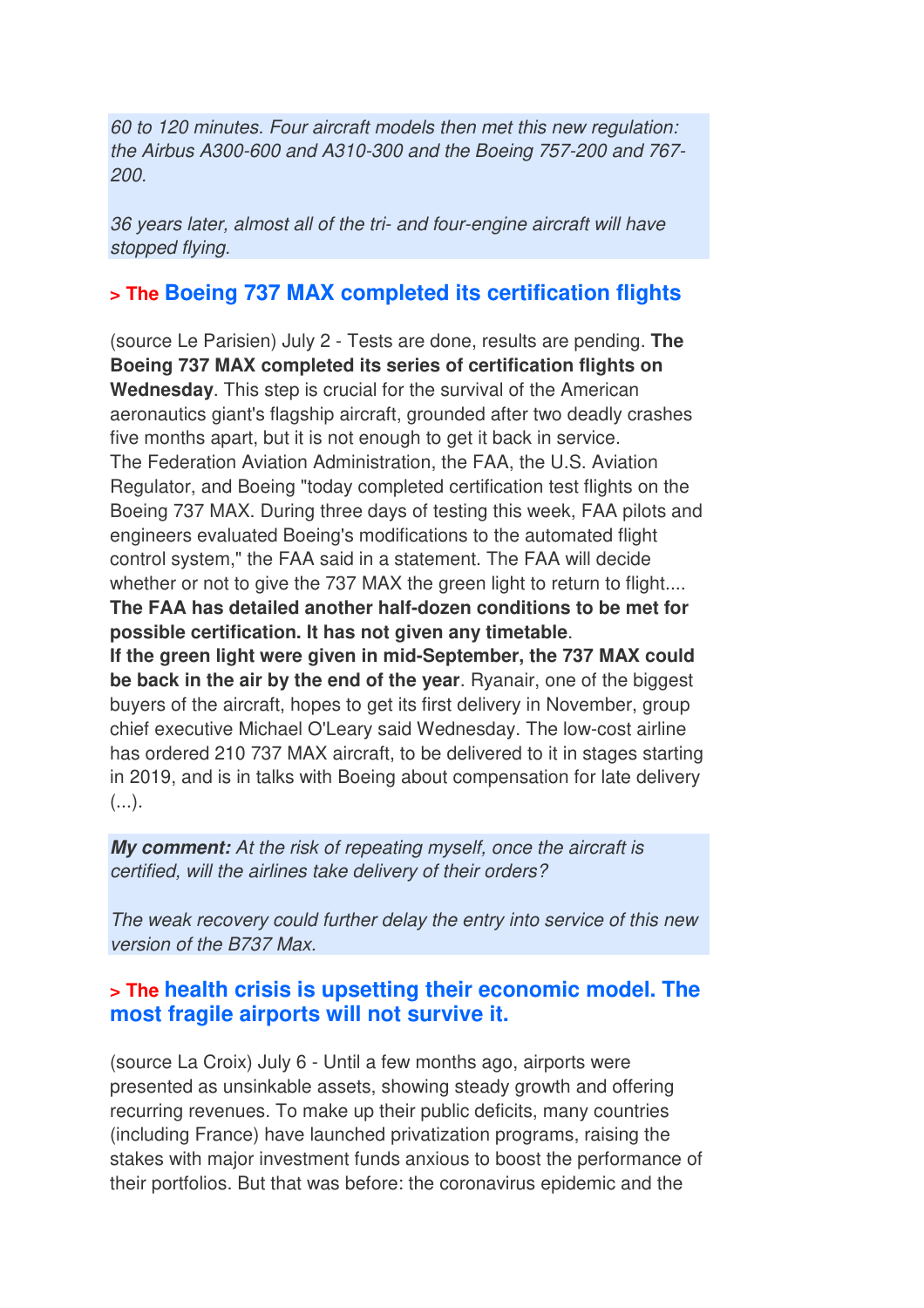almost instantaneous halt in most world air traffic turned the situation upside down (...).

Augustin de Romanet, the president of ADP, is beginning to prepare the ground for the 8,000 employees by explaining that "adjustments" in terms of jobs are inevitable (...).

**The future of the 86 regional airports is** also **darkening.** Half of them are already in great difficulty due to a lack of sufficient traffic, a report by the National Federation of Transport Users' Associations (Fnaut) pointed out last year. Many owe their survival only to the infusion of public money. If direct and indirect aid were combined, the bill would amount to 170 million euros per year.

**Until now, local authorities agreed to pay in the name of opening up their territory. But the tide is beginning to turn for air transport, notably for environmental reasons, and the argument of defending the province against the hegemony of Paris may no longer be enough to save the most fragile**. In Poitiers, local elected officials have already decided to reduce the subsidy tap, and the government even wants to ban the shortest domestic flights.

**My comment:** The break-even point for a French airport is estimated, excluding subsidies, to be around one million passengers per year.

As the majority of the 86 regional airports do not exceed this level, the health crisis could lead to the closure of a large number of them.

## **> Air transport: the worst is yet to come**

(source La Tribune) July 6 - At the beginning of the 2000s, when, against a backdrop of economic stagnation, they were hit by the shocks of 9/11, US military interventions in Afghanistan in 2002 and Iraq in 2003, and finally the Sras epidemic in Asia the same year, the airlines thought they had hit rock bottom. They were far from imagining that after having confronted the four horsemen of the Apocalypse, as they said at the time (very quickly joined by a fifth one, the soaring price of oil), they would one day experience an even more violent scenario (...).

**Air transport, hit hard, experienced a nightmarish spring,** with its procession of grounded planes, ghost airports and closed borders (...). In

 contrast to the Sras crisis in 2003, when traffic had rebounded as quickly as it had fallen, **the recovery is expected to be extremely slow**. According to the International Air Transport Association (IATA)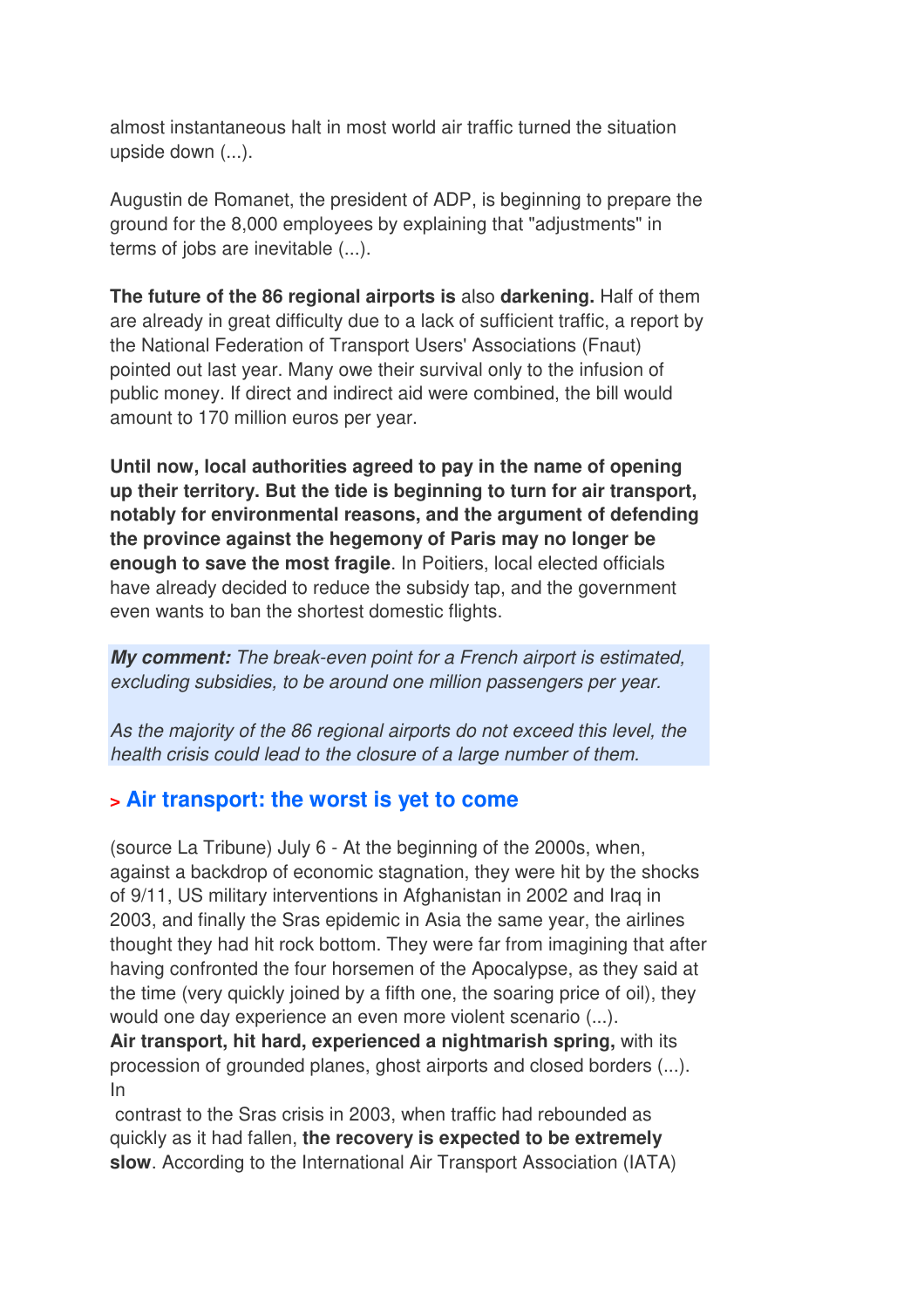and Airbus, airlines will have to wait three or even five years before returning to the traffic levels of 2019. An eternity. These forecasts do not include the possibility of a new wave of the epidemic, which would further shake the economy and maintain travel restrictions (border closures, quarantine on arrival, etc.).

In any case, without predicting the evolution of the virus, **all the conditions are met for a decrease in air travel over the next few years compared to the** pre-crisis situation (...). Beyond the health issue, the violence of the economic crisis may also have a very dissuasive effect. Combined with the increase in precautionary savings, **the loss of purchasing power** linked to the expected explosion in unemployment, partial activity and wage cuts in some companies **will affect "leisure" customers.** This, while **on the corporate side, the reduction of "travel budgets" and the generalization of videoconferencing will seriously curb business travel, the core target of all traditional airlines such as Air France or Lufthansa** (...). It also remains to be seen how public awareness of the various calls for a boycott of air travel made by several environmental organizations in Europe will evolve. While these have so far had no impact on air traffic, airlines are not immune from political decisions to reduce demand for air transport. Already strong before the crisis, **societal pressure** is **increasing to reduce the carbon footprint of aviation,** which accounts for between 2 and 3% of global CO2 emissions. Here too, companies' commitment to sustainable development is beginning to be reflected in their "travel policy" (...).

 Not all restructuring plans will avoid bankruptcy. Limited during the sleeping phase, they are likely to multiply in the coming months. The next winter season could be a bloodbath. Because companies will enter this traditionally low season without the profits usually generated during the summer months, a high season period in normal times (...). In this context, **financial analysts expect fierce price competition** (...). **The most fragile airlines will be tempted to sell tickets at all costs to raise cash before winter, which could be their last**. And in Europe, the strongest of the big low-cost airlines like Ryanair or Wizzair may wage a blitzkrieg, not to survive, but to gain market share in a few months. **Those who are not strong enough and those who do not manage to recapitalize will not survive** (...). **"At the end of the day, there should be four major airline groups, maybe five, like Air France-KLM, Lufhansa, IAG and Ryanair**

. The **others will soon collapse or join one of these groups," predicts Edward Wilson, Ryanair's managing director** (...).

**My comment:** Will there be passengers on the planes?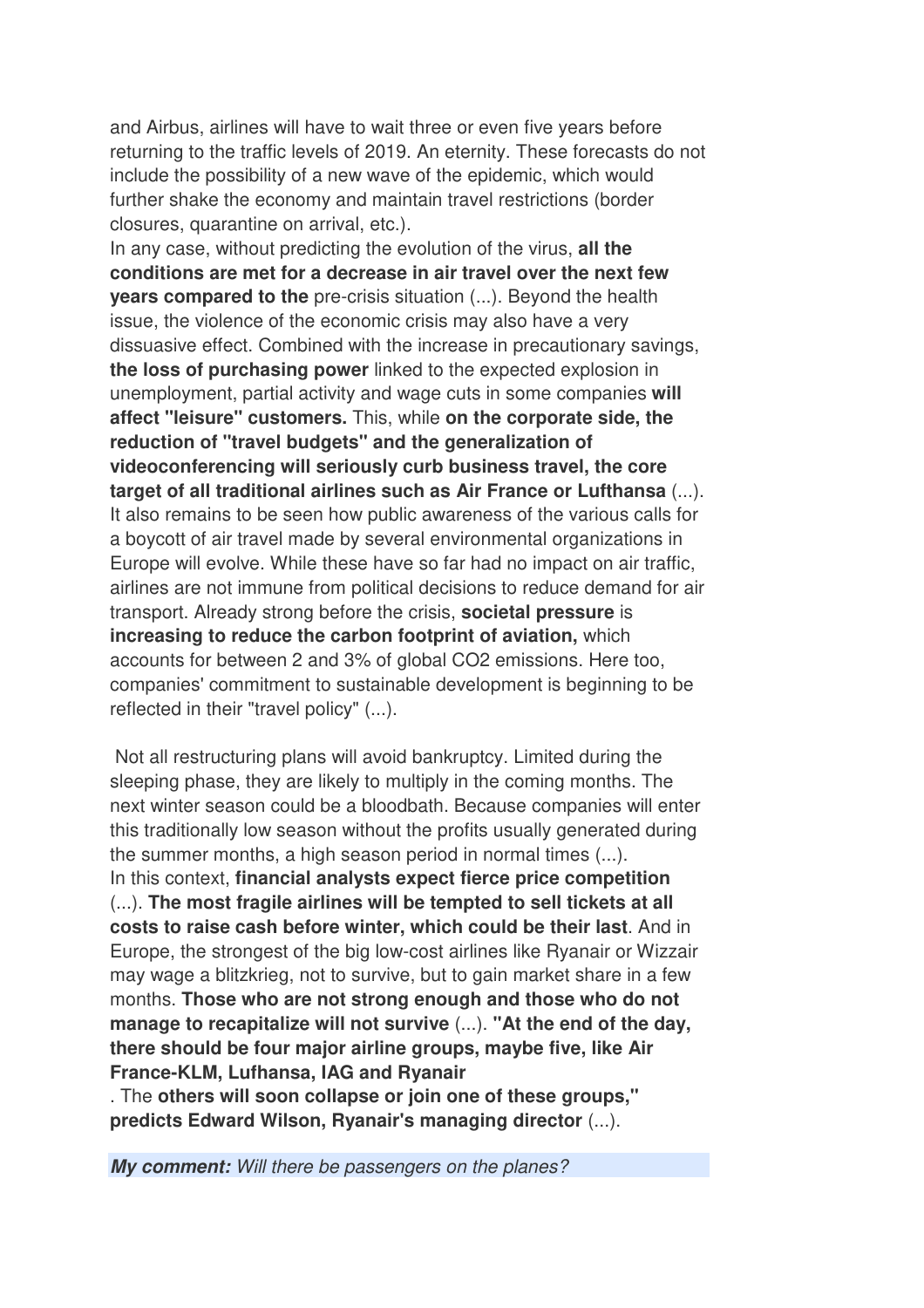This simple question alone sums up the headache facing the airlines. In recent days, airlines have been forced to cancel flights due to a lack of sufficient passengers, leading to complaints and claims from travellers.

Business is starting up again weakly, more on short and medium-haul than long-haul flights.

As of 1 July, only 15 countries were allowed access to Europe. The list communicated by the Ministry of the Interior includes Algeria, Australia, Canada, Georgia, Japan, Montenegro, Morocco, New Zealand, Rwanda, Serbia, South Korea, Thailand, Tunisia, Uruguay, plus China, on condition of reciprocity.

Travellers from Andorra, Monaco, the Vatican and San Marino are also admitted.

But "in the case of China, Morocco and Algeria, the reopening of borders remains conditional on reciprocal action on the part of these countries and the reopening of their borders to residents in Spain," the interior ministry says.

The official list of countries authorized to travel to Europe does not therefore include the United States, Russia, Brazil, Israel, Turkey or India, countries that are still blocked because they still have too many cases of Covid-19.

The Covid-19 crisis is unprecedented in its scope, of course, but also in the uncertainty as to its outcome. If next winter's traffic does not pick up as expected, it is certain, as the article mentions, that the weakest companies will disappear.

## **End of press review**

## **> My comment on the evolution of the Air France-KLM share price**

**The Air France-KLM share** closed **at 4.208 euros on** Monday 6 July. **It is up slightly by +1.77%** over one week. After a strong rise at the beginning of June, it had fallen by 30% in three weeks. At the start of the coronavirus epidemic, the Air France-KLM share was at 9.93 euros.